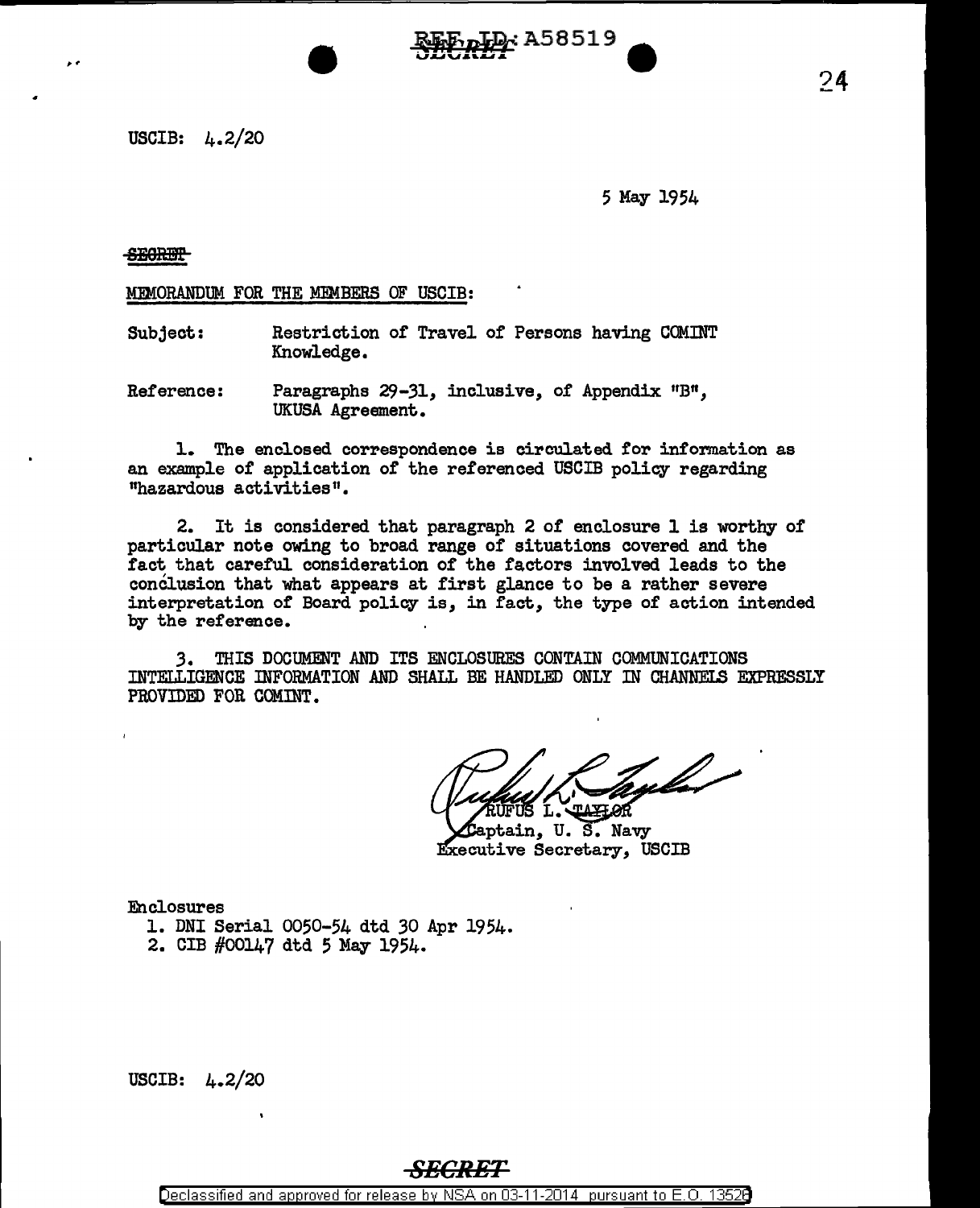

#### DEPARTMENT OF THE NAVY OFFICE OF THE CHIEF OF NAVAL OPERATIONS WASHINGTON 25, D. C.

Op-322YBl/ceg YBl/0050-54

*30* APR 1954

**SECRET** 

r

MEMORANDUM

From: Director of Naval Intelligence<br>To: Executive Secretary. USCIB **Executive Secretary, USCIB** 

Subj: Restriction of Travel of Persons having COMINT Knowledge

Ref: (a) USCIB: 4.2/19 of 26 Apr 54 (b) Appendix B, UKUSA

1. In reply to reference (a), it is the feeling of this office that restriction or travel only in countries under Communist domination or control does not comply with the intent of reference  $(b)$ .

2. Practice within the Navy has been to control as far as possible travel in any "trouble spot" where a possibility of capture or interrogation exists. The following refusals concerning Class C recipients may serve to clarify Navy interpretation:

a. The duty assignment to MAAG Indo-China.

b. Patrol duty by an aviator in the North Atlantic where the Russian fishing fleet was active.

c. A leave itinerary which covered a goodly part of the Far Fast.

d. *A* request to travel by private automobile from Naples to Bremerhaven.

e. A request to visit the American Zone of Berlin.

3. If the above interpretation of the requirements of reference (b) is too severe, or not in consonance with the practices of other USCIB members, such information would be appreciated.

> (Signed) W. M. McCORMICK By direction

Enclosure 1 with USCIB  $4.2/20$  dtd 5 May 1954.

## *SECR-ET*